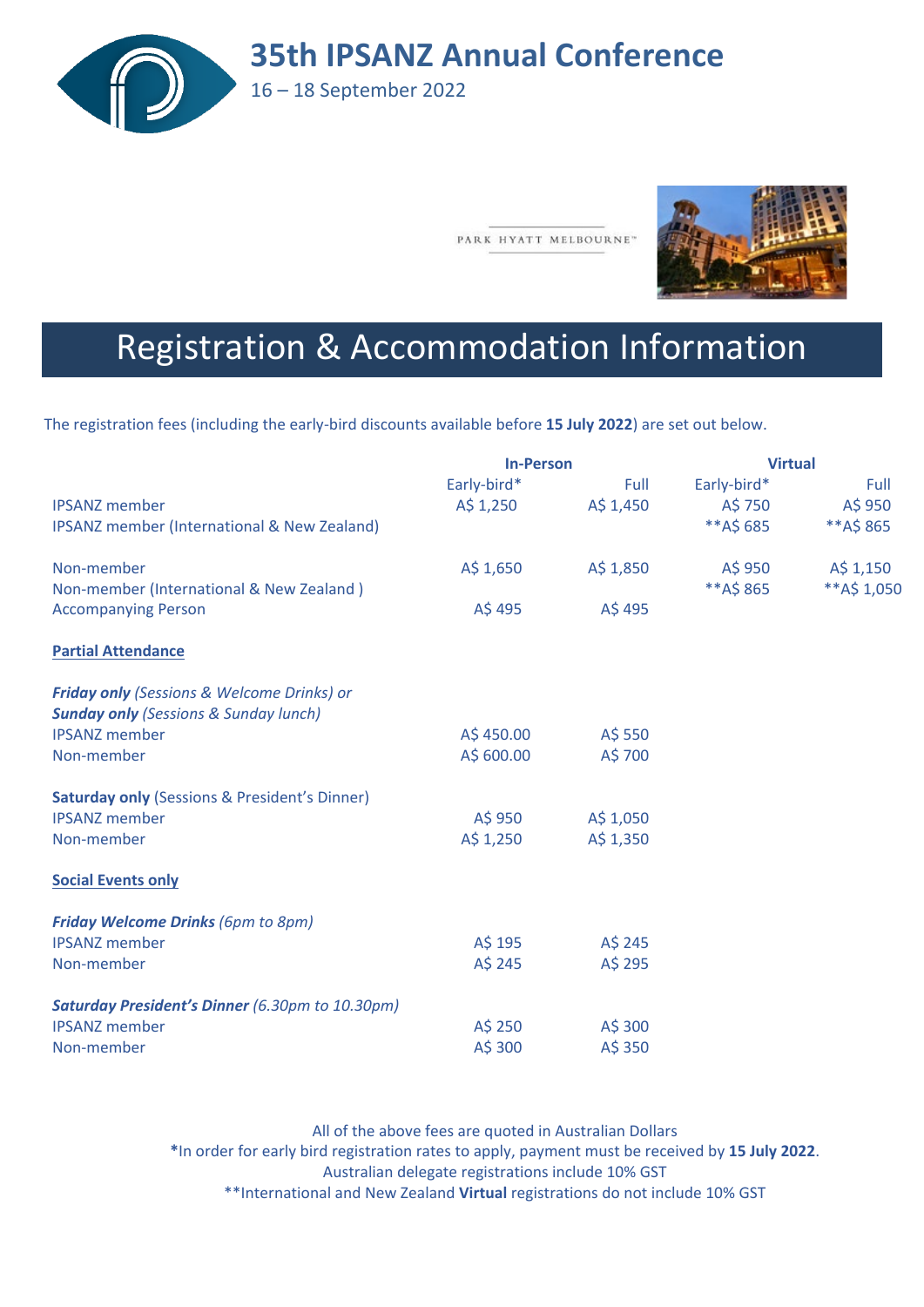#### Registration includes

#### **In-Person registration:**

- **Plenary sessions**
- **Example 2** Conference materials (Provided to delegates electronically)
- Welcome Drinks (Friday)
- President's Dinner (Saturday)
- Lunch/es, morning tea/s and afternoon tea (Saturday and Sunday)

# **Virtual registration:**

- Virtual attendance at plenary sessions
- Conference materials (Provided to delegates electronically)

#### **For Accompanying Persons:**

- Welcome Drinks
- President's Dinner
- Lunch on Sunday

# Accommodation and Breakfast

**Park Hyatt Melbourne** 1 Parliament Square Melbourne, VIC 3002, Australia <http://melbourne.park.hyatt.com/>

The Park Hyatt Melbourne is situated in the heart of cosmopolitan Melbourne.

King bed room rate is A\$320.00 (inclusive of GST) and King view room rate is A\$370.00 (inclusive of GST) per room, per night, for single, double or twin occupancy of up to 2 guests.

All rooms contain one King size bed or 2 King Single beds. Maximum occupancy is 3 guests. An additional surcharge of A\$60.00 for a rollaway bed (upon request and subject to availability) with a maximum of one rollaway per room. Interconnecting rooms for families can be arranged however these would attract a standard tariff on each room and are subject to availability at the time of booking.

The agreed accommodation rate at the Hotel may be available any pre- and post- Conference nights. Availability is limited and will be subject to the Hotel's availability.

A credit card pre-authorisation of A\$100.00 per night will be required upon check-in. Full settlement of guest room account is required on check out.

**Note:** A limited number of rooms are allocated to IPSANZ and accommodation at the Hotel cannot be guaranteed after these rooms have been allocated.

Check-in time is 3:00pm and check-out time is 11:00am.

A hot buffet breakfast is served at the Hotel in Radii Restaurant, from 6:30am to 10:30am Monday -Friday and 7:00am to 11:00am Saturday and Sunday. IPSANZ delegates are offered a discounted rate of A\$32.00 per person daily (reduced from A\$40.00).

Valet Parking is available at the hotel at A\$60.00 per vehicle, per night. Self-parking at nearby Wilson Parking is available. Current rates after 4:00pm on Friday is \$15.00 and all day Saturday and Sunday is \$16.00 per vehicle, per day.

#### Transport to Park Hyatt Melbourne

Park Hyatt Melbourne is located in the CBD district of Melbourne and is 25 km from Melbourne airport. Taxis are available at all times of the day from the front of the airport terminal. An average fare to the inner city is A\$50. Airport buses (SkyBus) departing (from Southern Cross Station) every 15mins (\$28.00 return) are also available.